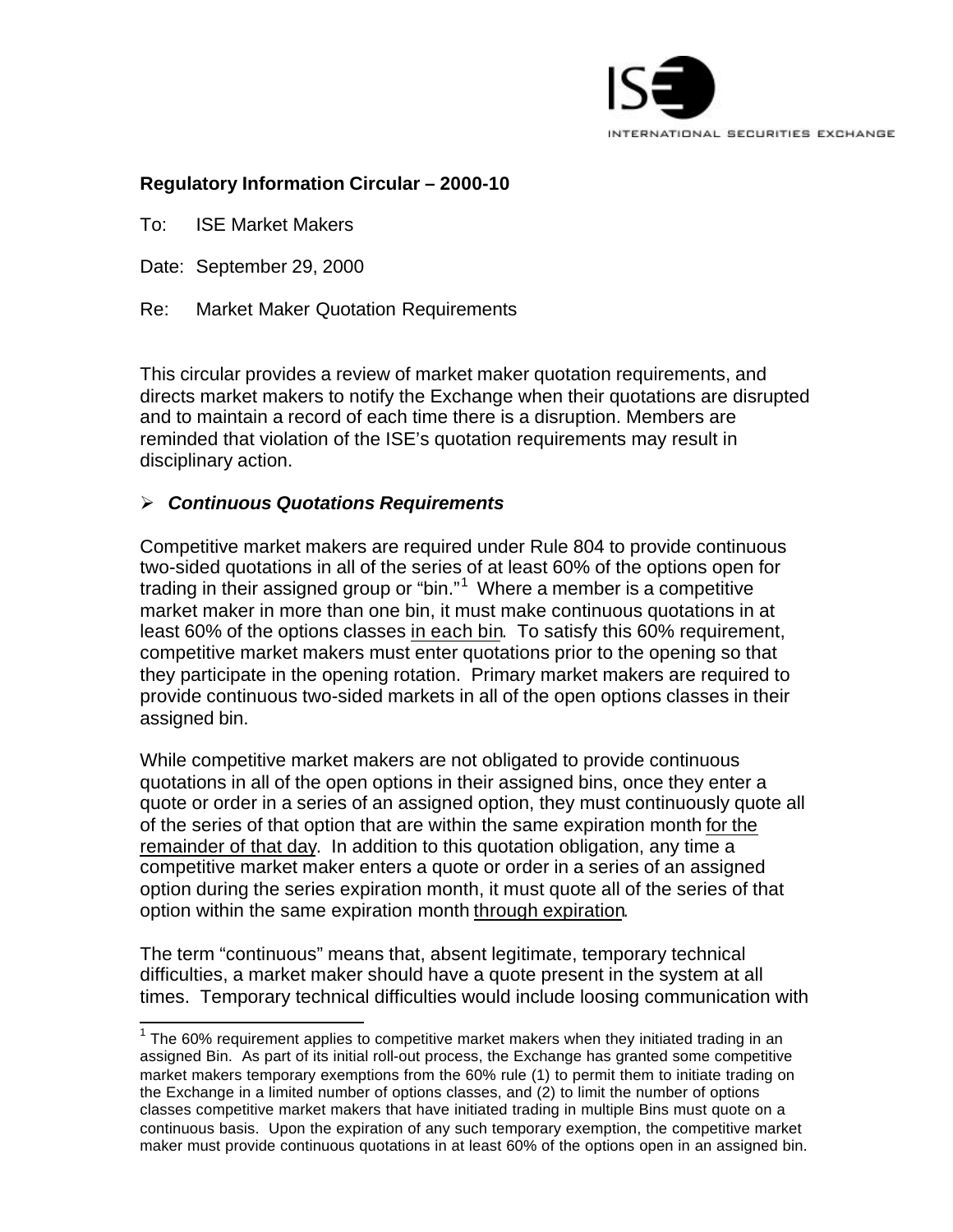the ISE, software problems and the like. Unusual market conditions, rapid executions against a quote or any other events related to trading in the marketplace are NOT legitimate reasons to disrupt continuous quotations. In addition, note that quotation requirements apply to the market maker member firm, and not to any particular Designated Trading Representative ("DTR"). Legitimate, temporary technical difficulties do not include any type of personnel issues, such as the absence of a particular DTR.

Failure to maintain continuous quotations as required by Rule 804 for any reason other than legitimate, temporary technical difficulties may result in disciplinary action against a member. Moreover, chronic or unusually frequent technical problems that are within the control of the member could result in disciplinary action against a member if the Exchange finds that the member has failed to implement, maintain or support adequate systems to fulfil its market making responsibilities.

## ÿ *Reporting and Recording Disruptions In Continuous Quotations*

In some cases, a legitimate technical difficulty will require the market maker to contact the ISE's market control center to withdraw the market maker's quotes. If a market maker's quotes are removed from the system for any reason without the assistance of ISE personnel and not immediately restored, the market maker should contact the market control center to report that its quotes have been removed from the system. The purpose of this requirement is to assure that ISE market control personnel are aware that there is a problem so they can take action if necessary to assure that fair and orderly markets are maintained. Where quotes are absent for only a brief period (i.e., a few seconds), a member need not report in retrospect that a quotation was removed and restored, but all such occurrences should be recorded in a log, as described below.

ISE personnel in the market control center will remove market maker quotations from the system as instructed by the market maker, but this does not indicate whether removal of the quotes was appropriate under Rule 804. It is the responsibility of the market maker member to keep a log of each time any quote that is required to be continuous under Rule 804 was removed from the system, the time it was restored, and the reason for the disruption in the member's continuous quoting. As part of its market surveillance program, the Exchange may request to review this log from time to time.

## ÿ *Maximum Spread Parameters*

ISE maximum spread parameters, which are contained in Rule 803, are identical to those of the other options exchanges. (See Regulatory Information Circulars 2000-1 and 2000-7 regarding spread requirements.)

The maximum spread parameters continue to apply to market maker quotations during unusual market conditions and "fast markets" unless it is determine by an ISE official that it is appropriate to allow market maker spreads to exceed those limits. If such a determination is made, the ISE will inform all market makers